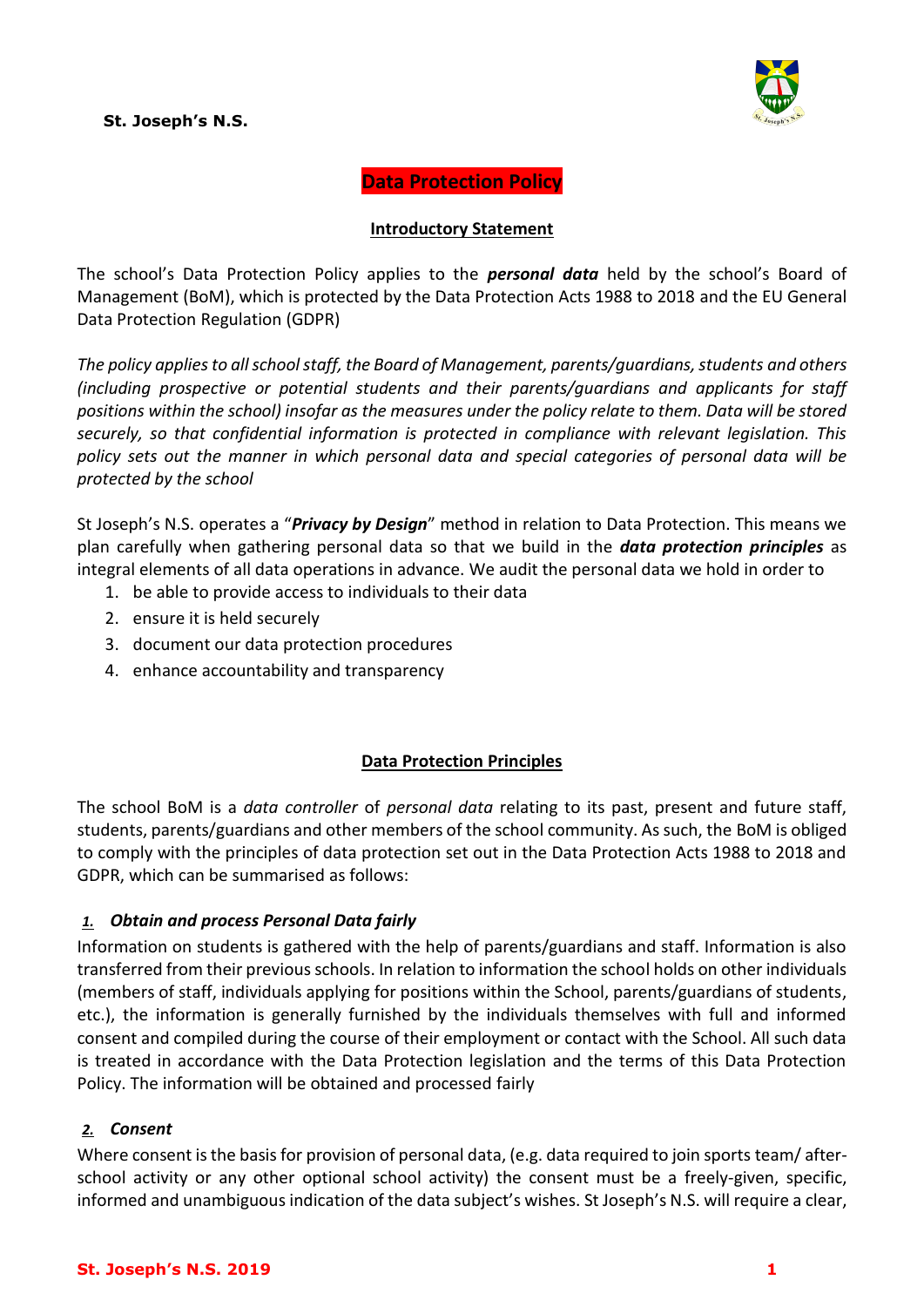affirmative action e.g. ticking of a box/signing a document to indicate consent. Consent can be withdrawn by data subjects in these situations

# *3. Keep it only for one or more specified and explicit lawful purposes*

The BoM will inform individuals of the reasons they collect their data and the uses to which their data will be put. All information is kept with the best interest of the individual in mind at all times

# *4. Process it only in ways compatible with the purposes for which it was given initially*

Data relating to individuals will only be processed in a manner consistent with the purposes for which it was gathered. Information will only be disclosed on a 'need to know' basis, and access to it will be strictly controlled

# *5. Keep Personal Data safe and secure*

Only those with a genuine reason for doing so may gain access to the information. Personal Data is securely stored under lock and key in the case of manual records and protected with computer software and password protection in the case of electronically stored data. Portable devices storing personal data (such as laptops) are encrypted and password-protected

# *6. Keep Personal Data accurate, complete and up-to-date*

Students, parents/guardians, and/or staff should inform the school of any change which the school should make to their personal data and/or sensitive personal data to ensure that the individual's data is accurate, complete and up-to-date. Once informed, the school will make all necessary changes to the relevant records. Records must not be altered or destroyed without proper authorisation. If alteration/correction is required, then a note of the fact of such authorisation and the alteration(s) to be made to any original record/documentation should be dated and signed by the person making that change

# *7. Ensure that it is adequate, relevant and not excessive*

Only the necessary amount of information required to provide an adequate service will be gathered and stored

# *8. Retain it no longer than is necessary for the specified purpose or purposes for which it was given*

As a general rule, the information will be kept for the duration of the individual's time in the school. Thereafter, the school will comply with DES guidelines on the storage of Personal Data relating to a student. In the case of members of staff, the school will comply with both DES guidelines and the requirements of the Revenue Commissioners with regard to the retention of records relating to employees. The school may also retain the data relating to an individual for a longer length of time for the purposes of complying with relevant provisions of law and or/defending a claim under employment legislation and/or contract and/or civil law. See **School Record Retention** table

# *9. Provide a copy of their personal data to any individual on request*

Individuals have a right to know and have access to a copy of personal data held about them, by whom, and the purpose for which it is held

# Scope:

The Data Protection legislation applies to the keeping and processing of *Personal Data*. The purpose of this policy is to assist the school to meet its statutory obligations, to explain those obligations to School staff, and to inform staff, students and their parents/guardians how their data will be treated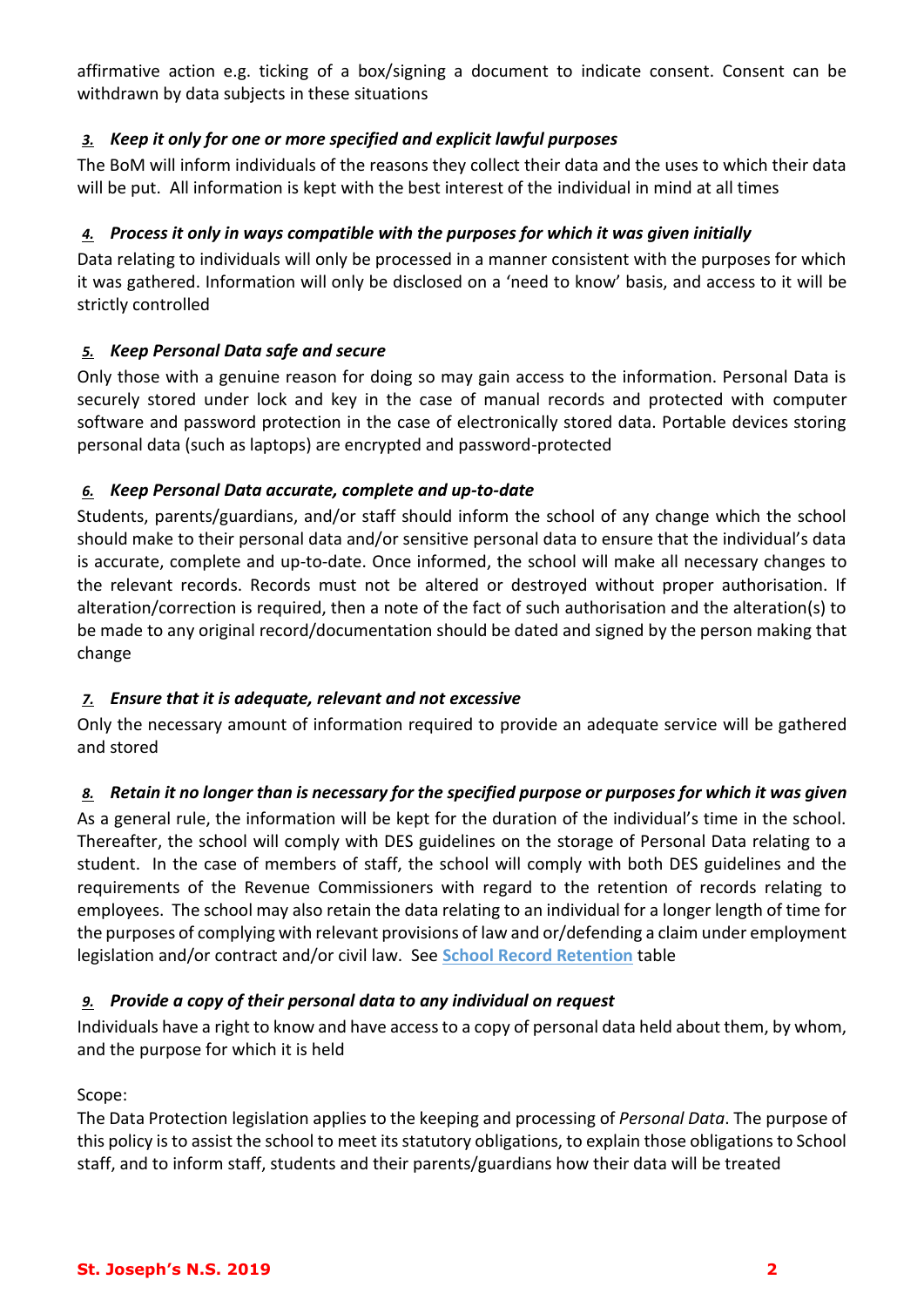The policy applies to all school staff, the Board of Management, parents/guardians, students and others (including prospective or potential students and their parents/guardians, and applicants for staff positions within the school) insofar as the school handles or processes their *Personal Data* in the course of their dealings with the school

### *Definition of Data Protection Terms*

In order to properly understand the school's obligations, there are some key terms, which should be understood by all relevant school staff:

*Personal Data* means any data relating to an identified or identifiable natural person i.e. a living individual who is or can be identified either from the data or from the data in conjunction with other information that is in, or is likely to come into, the possession of the Data Controller (BoM)

*Data Controller* is the Board of Management of the school

**Data Subject** *-* is an individual who is the subject of personal data

*Data Processing* - performing any operation or set of operations on data, including:

- Obtaining, recording or keeping the data,
- Collecting, organising, storing, altering or adapting the data
- Retrieving, consulting or using the data
- Disclosing the data by transmitting, disseminating or otherwise making it available
- Aligning, combining, blocking, erasing or destroying the data

*Data Processor* - a person who processes personal information on behalf of a data controller, but **does not include an employee of a data controller** who processes such data in the course of their employment, for example, this might mean an employee of an organisation to which the data controller out-sources work. The Data Protection legislation places responsibilities on such entities in relation to their processing of the data.

Data processor we use: Aladdin School accountancy firm; Horizon Sandra Murphy, Treasurer of BOM

### *Special categories of Personal Data* refer to *Personal Data* regarding a person's

- racial or ethnic origin
- political opinions or religious or philosophical beliefs
- physical or mental health
- sexual life and sexual orientation
- genetic and biometric data
- criminal convictions or the alleged commission of an offence
- trade union membership

*Personal Data Breach –* a breach of security leading to the accidental or unlawful destruction, loss, alteration, unauthorised disclosure of, or access to personal data transmitted, stored or otherwise processed. This means any compromise or loss of personal data, no matter how or where it occurs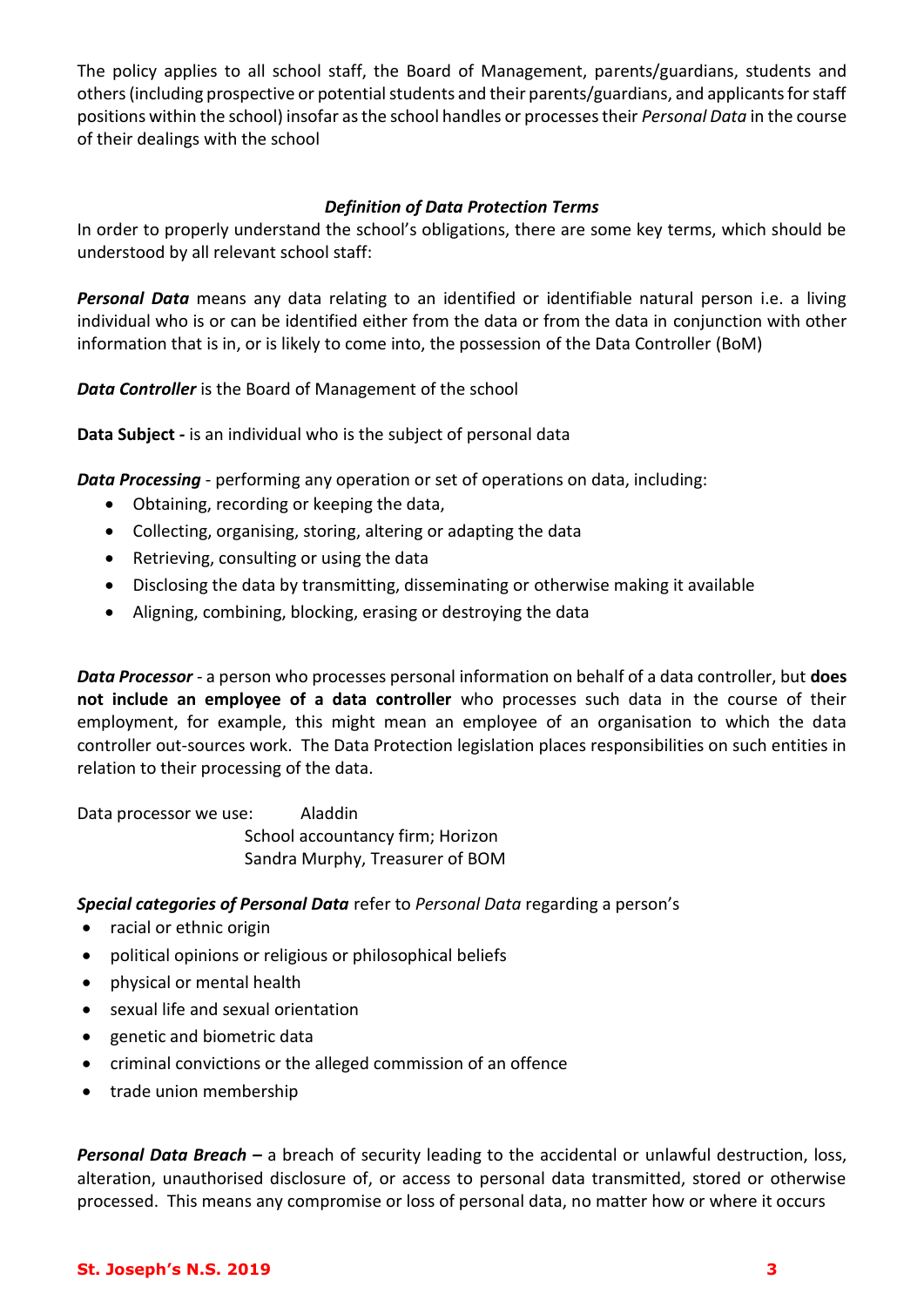### **Rationale**

In addition to its legal obligations under the broad remit of educational legislation, the school has a legal responsibility to comply with the Data Protection Acts 1988 to 2018 and the GDPR

This policy explains what sort of data is collected, why it is collected, for how long it will be stored and with whom it will be shared. The school takes its responsibilities under data protection law very seriously and wishes to put in place safe practices to safeguard individual's personal data. It is also recognised that recording factual information accurately and storing it safely facilitates an evaluation of the information, enabling the Principal and Board of Management to make decisions in respect of the efficient running of the School. The efficient handling of data is also essential to ensure that there is consistency and continuity where there are changes of personnel within the school and Board of Management

## **Other Legal Obligations**

Implementation of this policy takes into account the school's other legal obligations and responsibilities. Some of these are directly relevant to data protection. *For example:*

Under *Section 9(g) of the [Education Act, 1998](http://acts2.oireachtas.ie/zza51y1998.1.html)*, the parents of a student, or a student who has reached the age of 18 years, must be given access to records kept by the school relating to the progress of the student in their education

Under *Section 20 of the [Education \(Welfare\) Act, 2000](http://www.oireachtas.ie/documents/bills28/acts/2000/a2200.pdf)*, the school must maintain a register of all students attending the School

Under **S***ection 20(5) of the Education (Welfare) Act, 2000*, a Principal is obliged to notify certain information relating to the child's attendance in school and other matters relating to the child's educational progress to the Principal of another school to which a student is transferring. St Joseph's N.S. sends, by post, a copy of a child's *Passport,* as provided by the National Council for Curriculum and Assessment, to the Principal of the Post-Primary School in which the pupil has been enrolled

Where reports on pupils which have been completed by professionals, apart from St Joseph's N.S. staff, are included in current pupil files, such reports are only passed to the Post-Primary school following express written permission having been sought and received from the parents of the said pupils

Under *Section 21 of th[e Education \(Welfare\) Act, 2000](http://www.oireachtas.ie/documents/bills28/acts/2000/a2200.pdf)*, the school must record the attendance or nonattendance of students registered at the school on each school day

Under *Section 28 of the [Education \(Welfare\) Act, 2000](http://www.oireachtas.ie/documents/bills28/acts/2000/a2200.pdf)*, the School may supply *Personal Data* kept by it to certain prescribed bodies (the Department of Education and Skills, Tusla, the National Council for Special Education and other schools). The BoM must be satisfied that it will be used for a 'relevant purpose' (which includes recording a person's educational or training history or monitoring their educational or training progress; or for carrying out research into examinations, participation in education and the general effectiveness of education or training)

Under *Section 14 of the Education for Persons with Special Educational Needs Act, 2004*, the school is required to furnish to the National Council for Special Education (and its employees, which would include Special Educational Needs Organisers) such information as the Council may from time to time reasonably request

#### **St. Joseph's N.S. 2019 4**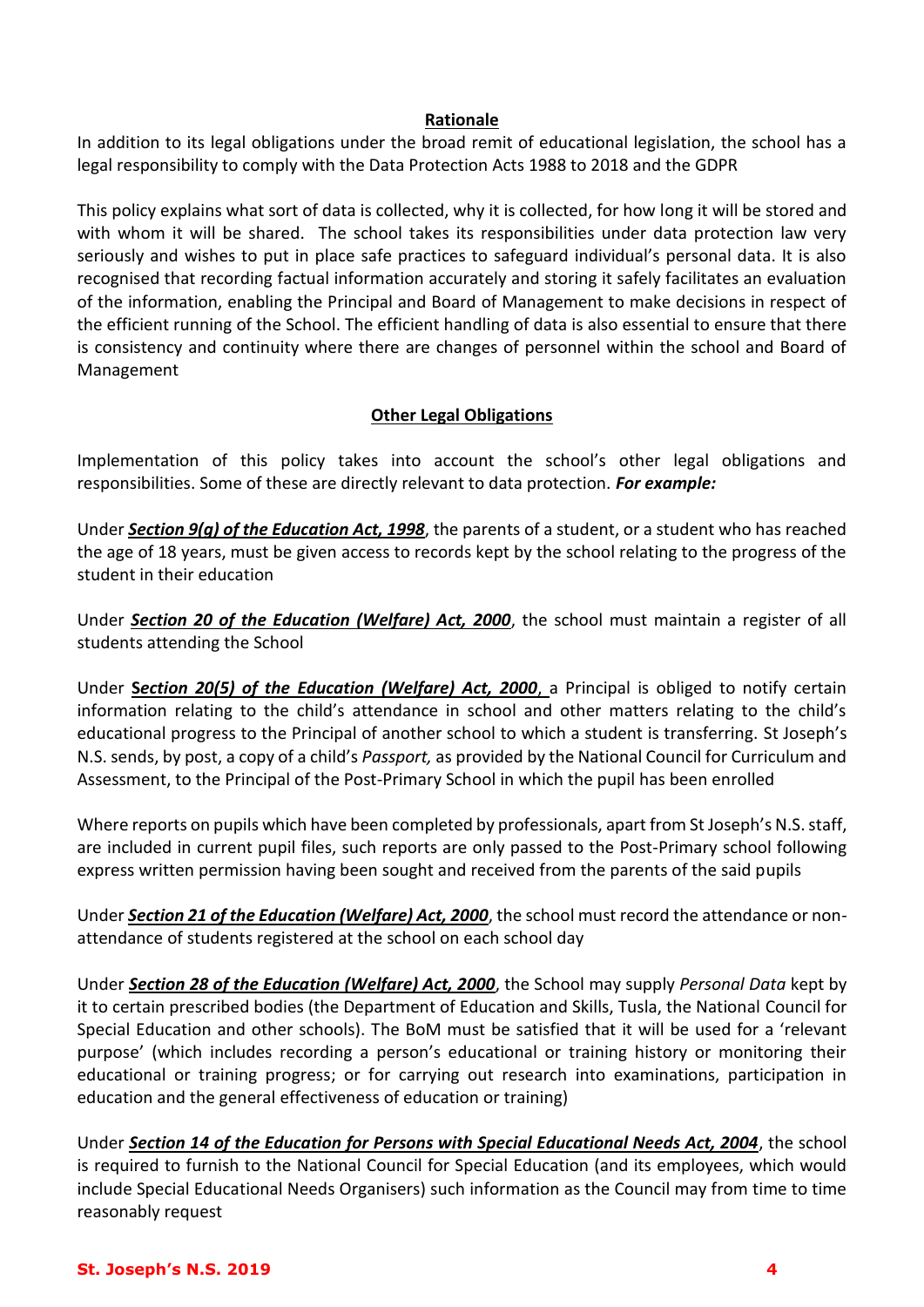The *Freedom of Information Act 2014* provides a qualified right to access to information held by public bodies which does not necessarily have to be "personal data", as with data protection legislation. While most schools are not currently subject to freedom of information legislation, (with the exception of schools under the direction of Education and Training Boards), if a school has furnished information to a body covered by the Freedom of Information Act (such as the Department of Education and Skills, etc.) these records could be disclosed by that body if a request is made to that body

Under *Section 26(4) of the Health Act, 1947* a School shall cause all reasonable facilities (including facilities for obtaining names and addresses of pupils attending the school) to be given to a health authority who has served a notice on it of medical inspection, e.g. a dental inspection

Under *Children First Act 2015, mandated persons in* schools have responsibilities to report child welfare concerns to TUSLA- Child and Family Agency (or in the event of an emergency and the unavailability of TUSLA, to An Garda Síochána)

# **Relationship to characteristic spirit of the School**

St Joseph's N.S. seeks to:

- enable students to develop their full potential
- provide a safe and secure environment for learning
- promote respect for the diversity of values, beliefs, traditions, languages and ways of life in society

We aim to achieve these goals while respecting the privacy and data protection rights of students, staff, parents/guardians and others who interact with us. The school wishes to achieve these aims/missions while fully respecting individuals' rights to privacy and rights under the Data Protection legislation.

# **Personal Data**

The *Personal Data* records held by the school **may** include:

# *1. Staff records:*

# *a) Categories of staff data:*

As well as existing members of staff (and former members of staff), these records may also relate to applicants applying for positions within the school, trainee teachers and teachers under probation. These staff records may include:

- Name, address and contact details, PPS number.
- Name and contact details of next-of-kin in case of emergency.
- Original records of application and appointment to promotion posts
- Details of approved absences (career breaks, parental leave, study leave, etc.)
- Details of work record (qualifications, classes taught, subjects, etc.)
- Details of any accidents/injuries sustained on school property or in connection with the staff member carrying out their school duties
- Records of any reports the school (or its employees) have made in respect of the staff member to State departments and/or other agencies under Children First Act 2015
- b) *Purposes*: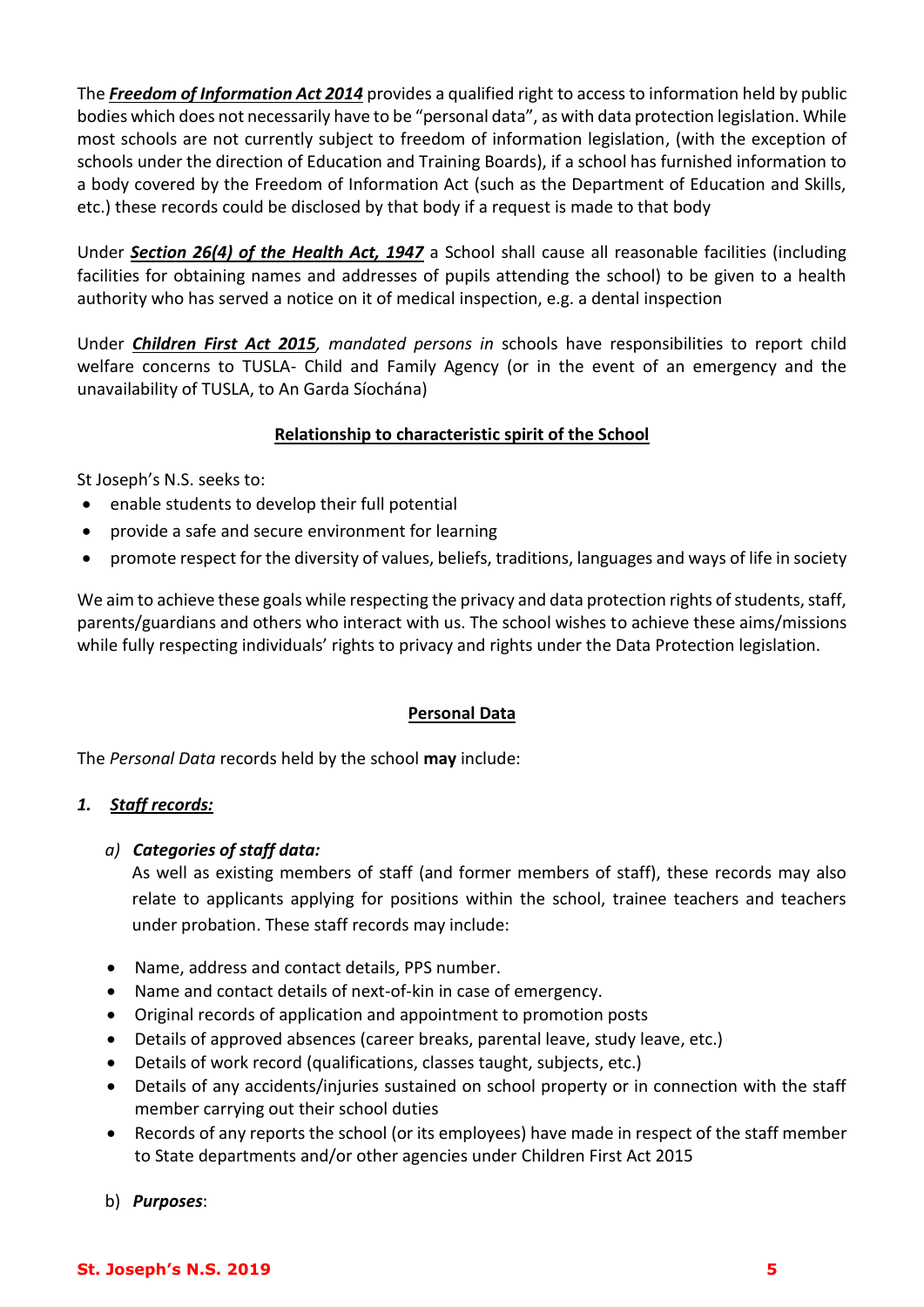Staff records are kept for the purposes of:

- the management and administration of school business (now and in the future)
- to facilitate the payment of staff, and calculate other benefits/entitlements (including reckonable service for the purpose of calculation of pension payments, entitlements and/or redundancy payments where relevant)
- to facilitate pension payments in the future
- human resources management
- recording promotions made (documentation relating to promotions applied for) and changes in responsibilities, etc.
- to enable the school to comply with its obligations as an employer, including the preservation of a safe, efficient working and teaching environment (including complying with its responsibilities under the Safety, Health and Welfare at Work Act 2005)
- to enable the school to comply with requirements set down by the Department of Education and Skills, the Revenue Commissioners, the National Council for Special Education, TUSLA, the HSE, and any other governmental, statutory and/or regulatory departments and/or agencies
- for compliance with legislation relevant to the school.

# *c) Location and Security procedures of St Joseph's N.S:*

- a. Manual records are kept in a secure, locked filing cabinet in locked administration office, SET rooms and the Principal's office as appropriate. They only accessible to personnel who are authorised to use the data. Employees are required to maintain the confidentiality of any data to which they have access.
- b. Digital records are stored on password-protected computer with adequate encryption and firewall software in a locked office. The school has the burglar alarm activated during outof-school hours.

# *2. Student records:*

*a) Categories of student data:* 

These may include:

- Information which may be sought and recorded at enrolment and may be collated and compiled during the course of the student's time in the school. These records may include:
	- o name, address and contact details, PPS number
	- o date and place of birth
	- o names and addresses of parents/guardians and their contact details (including any special arrangements with regard to guardianship, custody or access)
	- o religious belief
	- o racial or ethnic origin
	- o membership of the Traveller community, where relevant
	- o whether they (or their parents) are medical card holders
	- $\circ$  whether English is the student's first language and/or whether the student requires English language support
	- o any relevant special conditions (e.g. special educational needs, health issues, etc.) which may apply
- Information on previous academic record (including reports, references, assessments and other records from any previous school(s) attended by the student
- Psychological, psychiatric and/or medical assessments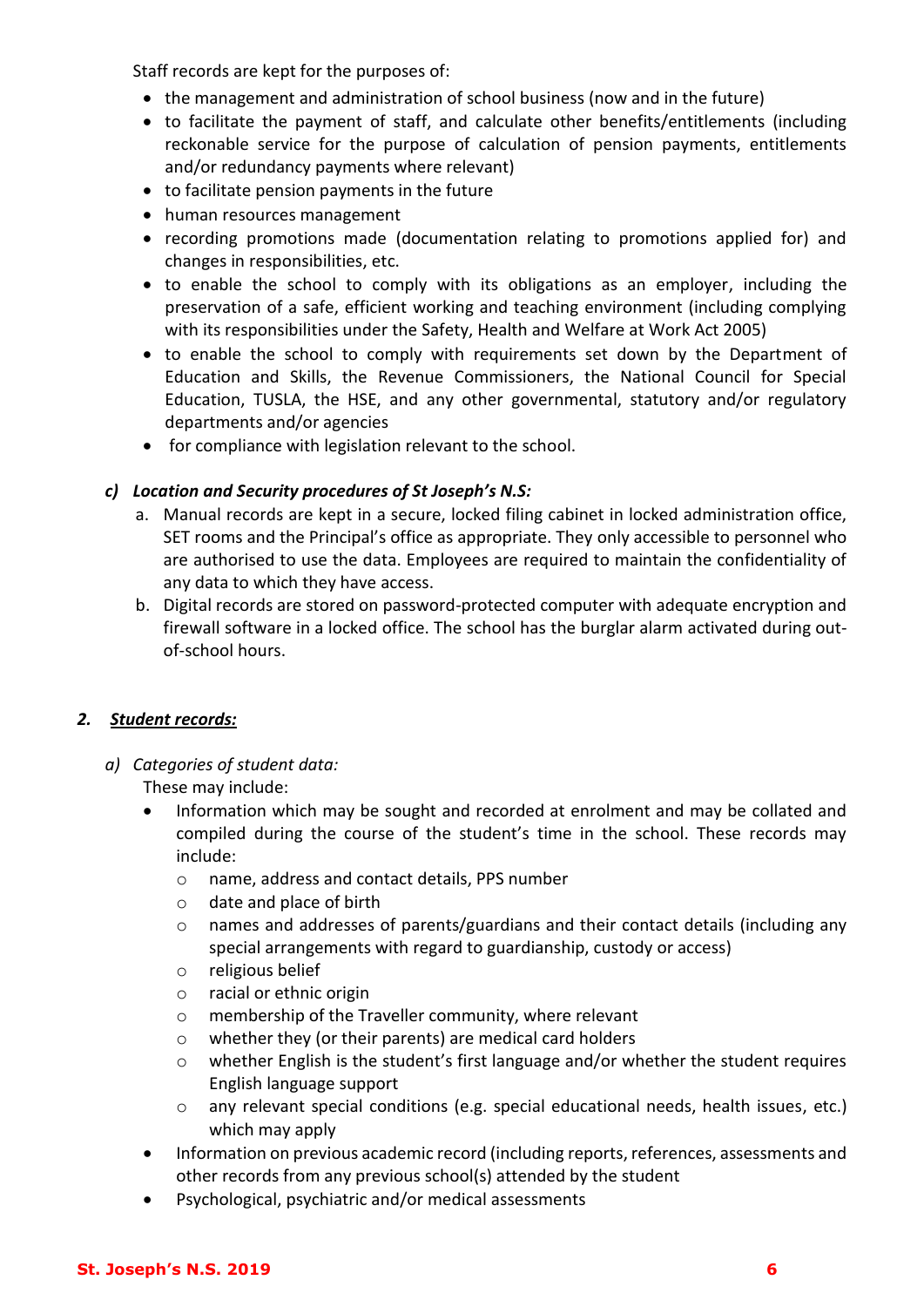- Attendance records
- Photographs and recorded images of students (including at school events and noting achievements) are managed in line with the accompanying policy on school photography.
- Academic record subjects studied, class assignments, examination results as recorded on official School reports
- Records of significant achievements
- Whether the student is exempt from studying Irish
- Records of disciplinary issues/investigations and/or sanctions imposed
- Other records e.g. records of any serious injuries/accidents, etc. (Note: it is advisable to inform parents that a particular incident is being recorded).
- Records of any reports the school (or its employees) have made in respect of the student to State Departments and/or other agencies under Children First Act 2015.

# *b) Purposes: The purposes for keeping student records include:*

- to enable each student to develop to his/her full potential
- to comply with legislative or administrative requirements
- to ensure that eligible students can benefit from the relevant additional teaching or financial supports
- to support the provision of religious instruction
- to enable parents/guardians to be contacted in the case of emergency or in the case of school closure, or to inform parents of their child's educational progress or to inform parents of school events, etc.
- to meet the educational, social, physical and emotional requirements of the student
- photographs and recorded images of students are taken to celebrate school achievements, e.g. compile yearbooks, establish a school website, record school events, and to keep a record of the history of the school. Such records are taken and used in accordance with the '*School Photography Policy'* and '*School Website Privacy Statement'*.
- to ensure that the student meets the school's admission criteria
- to ensure that students meet the minimum age requirement for attendance at Primary School.
- to ensure that any student seeking an exemption from Irish meets the criteria in order to obtain such an exemption from the authorities
- to furnish documentation/information about the student to the Department of Education and Skills, the National Council for Special Education, TUSLA, and other schools, etc. in compliance with law and directions issued by government departments
- to furnish, when requested by the student (or their parents/guardians in the case of a student under 18 years) documentation/information/references to second-level educational institutions.
- *c) (Location and Security procedures as above):*

# *3. Board of Management records:*

- *a) Categories of Board of Management data:*
	- Name, address and contact details of each member of the Board of Management (including former members of the Board of Management)
	- Records in relation to appointments to the Board
	- Minutes of Board of Management meetings and correspondence to the Board which may include references to individuals.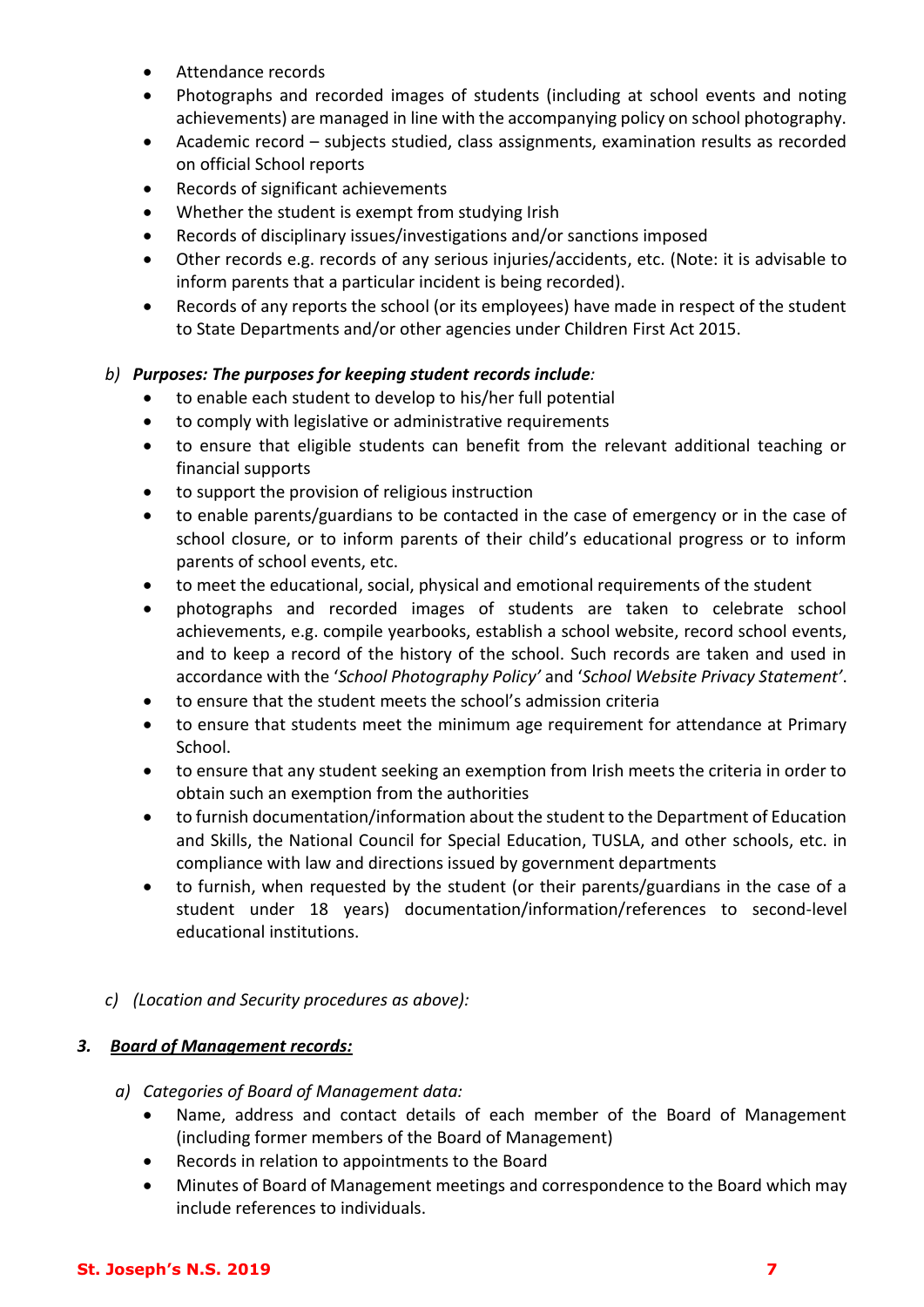### *b) Purposes:*

To enable the Board of Management to operate in accordance with the Education Act 1998 and other applicable legislation and to maintain a record of Board appointments and decisions.

*c) (Location and Security procedures as above):* 

## *4. Other Records: Creditors*

- *a) Categories of Board of Management data:* The school may hold some or all of the following information about creditors (some of whom are self-employed individuals):
	- name
	- address
	- contact details
	- PPS number
	- tax details
	- bank details and
	- amount paid
- *b) Purposes: The purposes for keeping creditor records are:*

This information is required for routine management and administration of the school's financial affairs, including the payment of invoices, the compiling of annual financial accounts and complying with audits and investigations by the Revenue Commissioners.

*c) (Location and Security procedures as above):* 

# *5. Other Records: Charity Tax-back Forms*

*a) Categories of Board of Management data:*

The school may hold the following data in relation to donors who have made charitable donations to the school:

- name
- address
- telephone number
- PPS number
- tax rate
- signature and
- the gross amount of the donation.
- *b) Purposes: The purposes for keeping creditor records are:*

Schools are entitled to avail of the scheme of tax relief for donations of money they receive. To claim the relief, the donor must complete a certificate (CHY2) and forward it to the school to allow it to claim the grossed up amount of tax associated with the donation. The information requested on the appropriate certificate is the parents' name, address, PPS number, tax rate, telephone number, signature and the gross amount of the donation. This is retained by the School in the event of audit by the Revenue Commissioners.

*c) (Location and Security procedures as above):*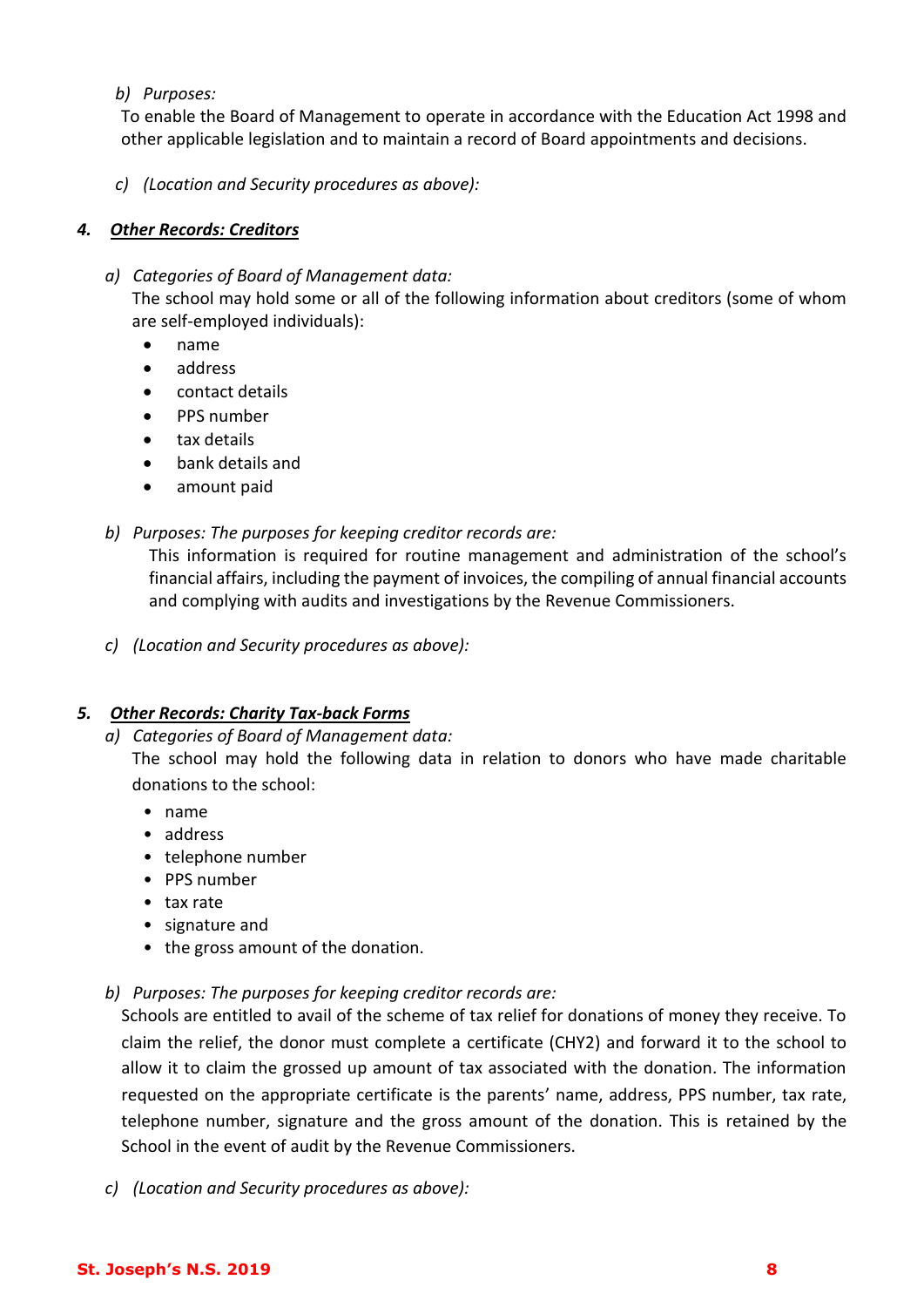# **CCTV images/recordings**

CCTV is installed in St Joseph's N.S.

- cameras are installed externally; camera 1 is at main entrance door; camera 2 is at entrance door opposite the playing pitch. Both cameras covering the entrances and footpaths
- cameras are installed internally; camera 1 is in the foyer covering the main entrance to the school; camera 2 is in the foyer

covering the pitch entrance to the school

These CCTV systems may record images of staff, students and members of the public who visit the premises.

The viewing station is in the main school administration office

## *Purposes:*

Safety and security of staff, students and visitors and to safeguard school property and equipment.

## *Security:*

Access to recordings/imagesis restricted to the Principal and Deputy Principal of the school. Recordings are retained for 7 days, except if required for the investigation of an incident. Images/recordings may be viewed or made available to An Garda Síochána pursuant to Data Protection Acts legislation.

(Location and Security procedures as above):

## **Examination results**

The school will hold data comprising examination results in respect of its students. These include class, mid-term, annual and continuous assessment results and the results of Standardised Tests

### *Purposes:*

The main purpose for which these examination results are held is to monitor a student's progress and to provide a sound basis for advising them and their parents or guardian about educational attainment levels and recommendations for the future. The data may also be aggregated for statistical/reporting purposes, such as to compile results tables. The data may be transferred to the Department of Education and Skills, the National Council for Curriculum and Assessment and other schools to which pupils move.

# **Links to other policies and to curriculum delivery**

Our school policies need to be consistent with one another, within the framework of the overall School Plan. Relevant school policies already in place or being developed or reviewed, shall be examined with reference to the *Data Protection Policy* and any implications which it has for them shall be addressed.

The following policies may be among those considered:

- Pupil Online Database (POD): Collection of the data for the purposes of complying with the Department of Education and Skills' pupil online database.
- Child Protection Procedures
- Anti-Bullying Procedures

### **St. Joseph's N.S. 2019 9**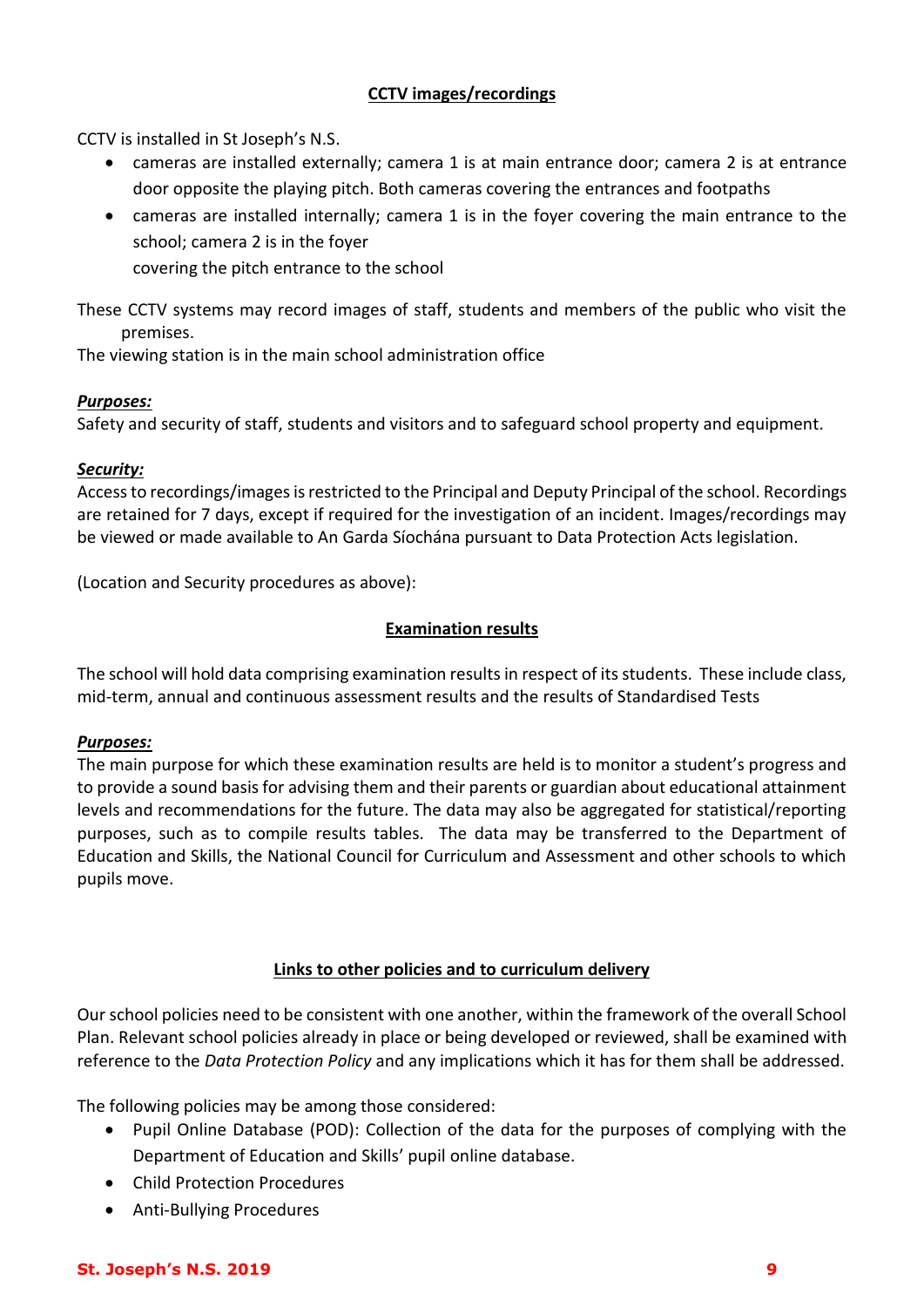- Code of Behaviour
- **•** Enrolment Policy
- ICT Acceptable Usage Policy
- **•** Assessment Policy
- Special Educational Needs Policy
- Library Policy
- Book-Rental Policy
- **•** Critical Incident Policy
- Student Council Policy
- **•** Attendance Policy

### **Processing in line with a data subject's rights:**

Data in this school will be processed in line with the data subject's rights. Data subjects have a right to:

- Know what personal data the school is keeping on them
- Request access to *any data* held about them by a data controller
- Prevent the processing of their data for direct-marketing purposes
- Ask to have inaccurate data amended
- Ask to have data erased once it is no longer necessary or irrelevant.

### *Data Processors*

Where the school outsources to a data processor off-site, it is required by law to have a written contract in place (*Written Third party service agreement*). St Joseph's N.S third party agreement specifies the conditions under which the data may be processed, the security conditions attaching to the processing of the data and that the data must be deleted or returned upon completion or termination of the contract.

### *Personal Data Breaches*

All incidents in which personal data has been put at risk must be reported to the Office of the Data Protection Commissioner within 72 hours

When the personal data breach is likely to result in a high risk to the rights and freedoms of natural persons, the BoM must communicate the personal data breach to the data subject without undue delay

If a data processor becomes aware of a personal data breach, it must bring this to the attention of the data controller (BoM) without undue delay.

### *Dealing with a data access request*

Individuals are entitled to a copy of their personal data on written request

The individual is entitled to a copy of their personal data

Request must be responded to within one month. An extension may be required e.g. over holiday periods

No fee may be charged except in exceptional circumstances where the requests are repetitive or manifestly unfounded or excessive

No personal data can be supplied relating to another individual apart from the data subject